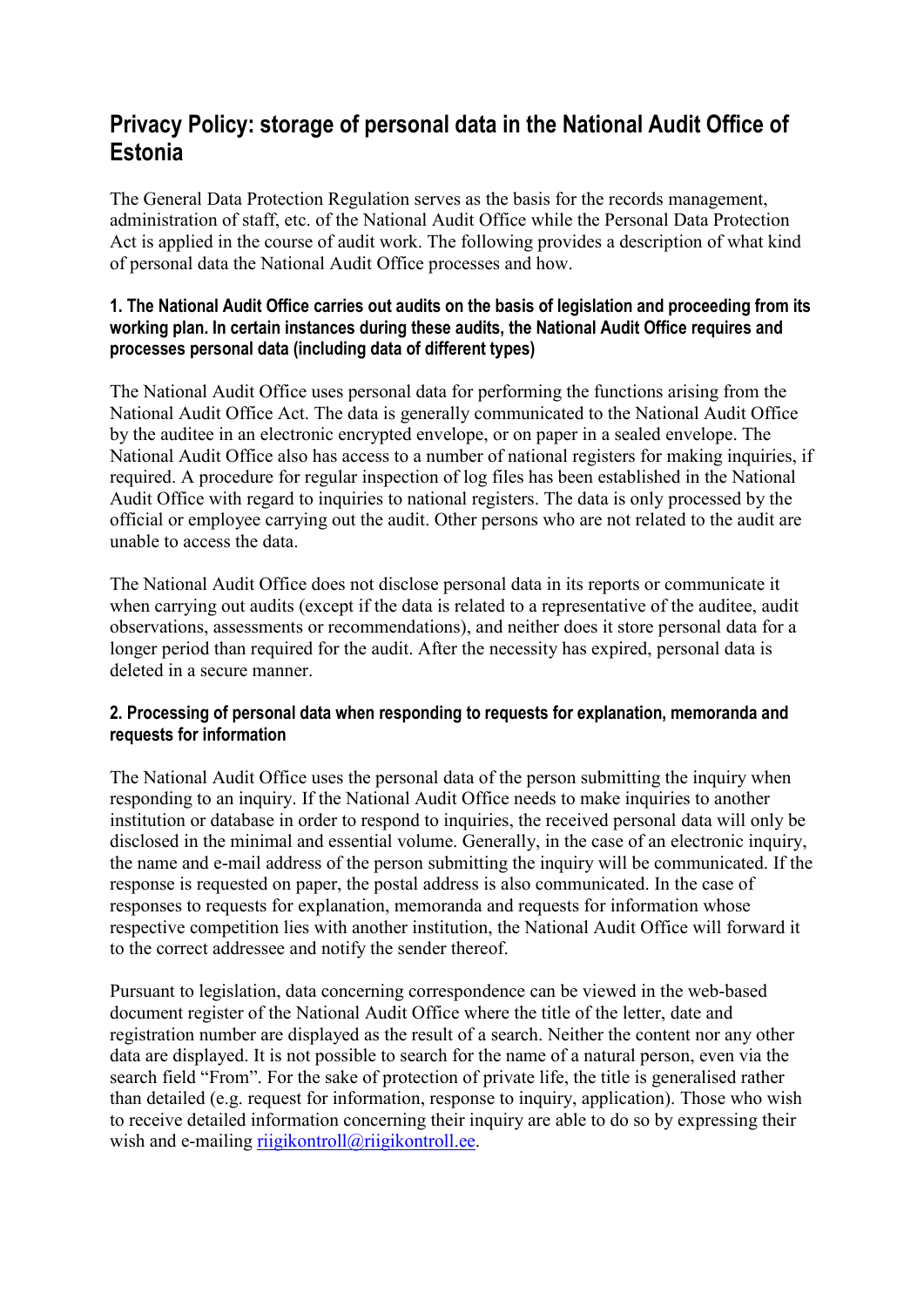A restriction on access is established on the correspondence held with natural persons. Upon the wish to examine the correspondence (e.g. on the basis of a request for information), the National Audit Office will first determine the right of the person submitting the respective wish to examine the data as well as whether the requested document can be partially or fully disclosed. Personal data (e.g. contact details such as [e-mail] address or telephone number) is left blank and restricting access in terms of the rest of the document depends on the content of the document. The possible grounds for restriction on access are provided in § 35 of the Public Information Act.

Regardless of the restriction on access, the National Audit Office will issue a document to an institution or person who has the direct right arising from legislation to request the document (e.g. a body conducting extrajudicial proceedings or a court).

If the inquiry is made on behalf of a legal person, state authority or a local government, only professional contact details may be used. These contact details are available in the document register of the National Audit Office that can be accessed via the website. Inquiries, memoranda, applications, requests for information and requests for explanation received by the National Audit Office are stored permanently depending on the assessment decisions of the National Archives of Estonia.

# **3. Processing of personal data of the officials and employees of the National Audit Office or persons on a traineeship in the National Audit Office**

Hiring and traineeships in the National Audit Office are organised by the HR Manager.

The documents related to applying for a traineeship or work in the National Audit Office and formalisation of a traineeship or employment (e.g. application, CV, correspondence with the candidate, information on the candidate gathered from public sources and other documents) contain personal data (e.g. name, personal identification code, contact details). When hiring, the National Audit Office only collects data whose obligation or right of collection arises from legislation. Persons participating in the hiring process and human resources staff have access to the application documents.

Officials, employees and trainees have the right to know what data is gathered about them, to examine such data, and to provide explanations regarding them or submit objections. The documents and data submitted in the hiring process or during the service or employment relationship constitute information with a restriction on access that is not disclosed to third parties except in the instances provided in legislation.

The National Audit Office processes the personal data of officials, employees and trainees as little as possible and does not store them for any longer than required for processing. The National Audit Office stores the collected documents for the following purposes and terms:

• resolving any legal disputes that may arise during the hiring process until the end of the limitation period of the claim (1 year);

making a proposal to the next candidate in the ranked list for commencing work in the position (150 days as of making a proposal to the person who won the contest for commencing work in the position);

• making proposals for participating in future hiring contests upon the consent of the applicant;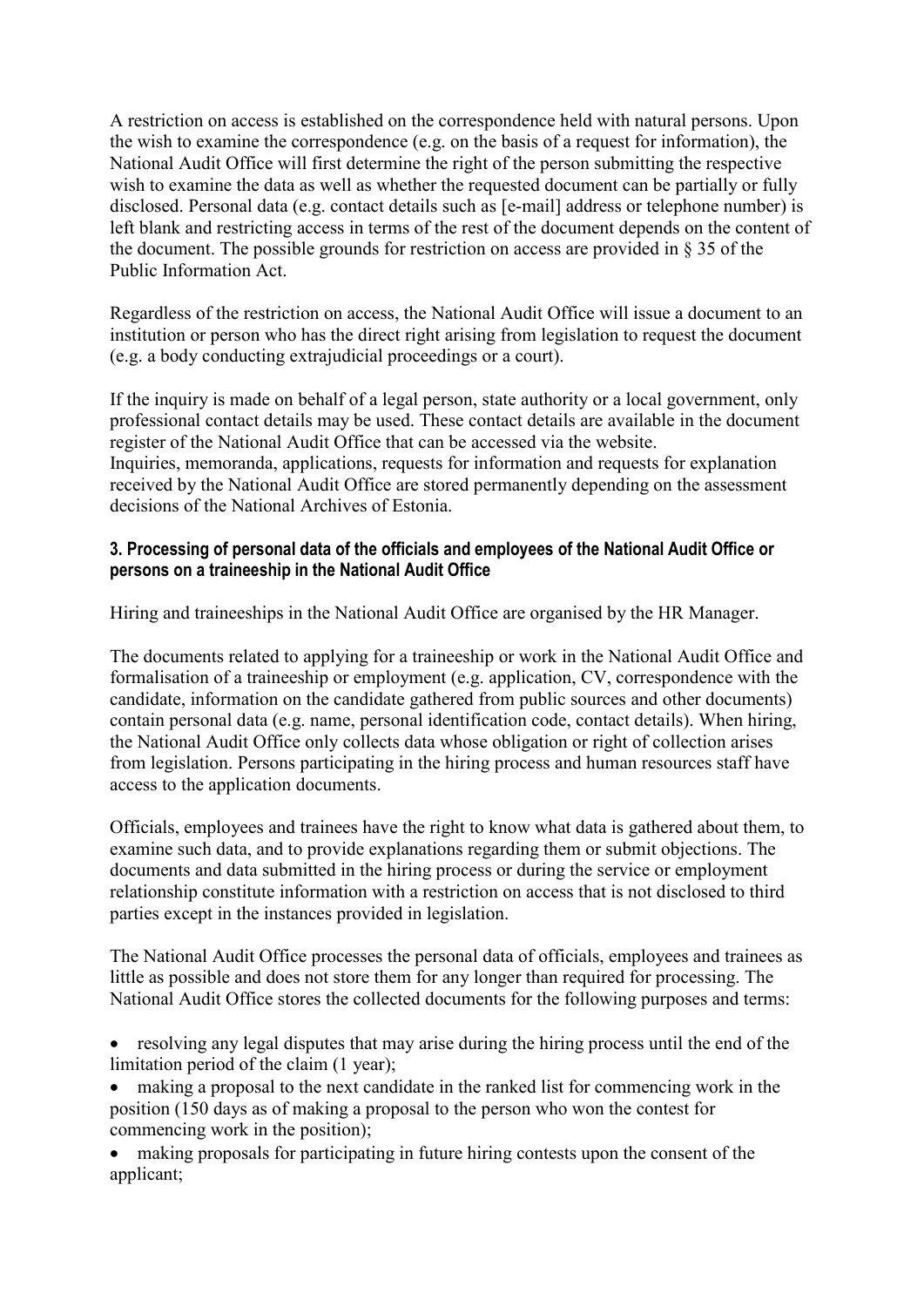• personal data of the official, employee or trainee for entering into and performing the contract (up to 10 years).

# **4. Visiting the website of the National Audit Office, and responding to questionnaires and inquiries via the website**

The National Audit Office generally processes the data of the visitors of the website in a nonpersonal manner, unless the visitor of the website has provided their data by themselves.

The National Audit Office automatically collects certain information in its public web environments that is stored in log files. Such information may contain the IP address, general location where the computer or device of the visitor is connected to the internet, date and time, type of browser used, operation system and other information related to use, such as history of visited pages. The National Audit Office uses this information in order to better administer its website. It may also be necessary to use the IP address of the visitor to clarify any issues in the server of the National Audit Office, administer the website, analyse various trends and gain an overview of the activities of the visitors of the website.

The web environment of the National Audit Office also uses cookies that are required for making certain decisions, e.g. whether to display the design of the website to the user in dark or light shades. Cookies also help determine whether the user prefers to read the website in Estonian, Russian or English, and whether to display the mobile version of the extranet to the user or not.

The National Audit Office uses the search engine of Google, an external service provider, on its website. The search word entered by the user is directed to the Google search engine, but no data concerning the user is communicated in relation to the search.

The National Audit Office uses the web analysis service Google Analytics provided by the company Google Inc., which helps collect information as to how the visitors use the website of the National Audit Office. The National Audit Office only uses this information for the purpose of making the structure of the website as user friendly as possible and to offer better information that can be found more easily.

The cookies of Google Analytics *inter alia* collect the following data: the IP address; the number of visitors to the website; the source (country) of the visit; the pages that visitors view; and the time someone has spent on a specific web page. The information on using the website of the National Audit Office is communicated to Google's server and stored therein. The Privacy Policy of Google can be examined at the address https://policies.google.com/privacy.

If a visitor of the website of the National Audit Office does not wish for the aforesaid data concerning them to be communicated to Google Analytics, it is possible to prohibit it. For this purpose, the respective browser add-on must be downloaded and installed. The add-on is available at the address https://tools.google.com/dlpage/gaoptout?hl=en.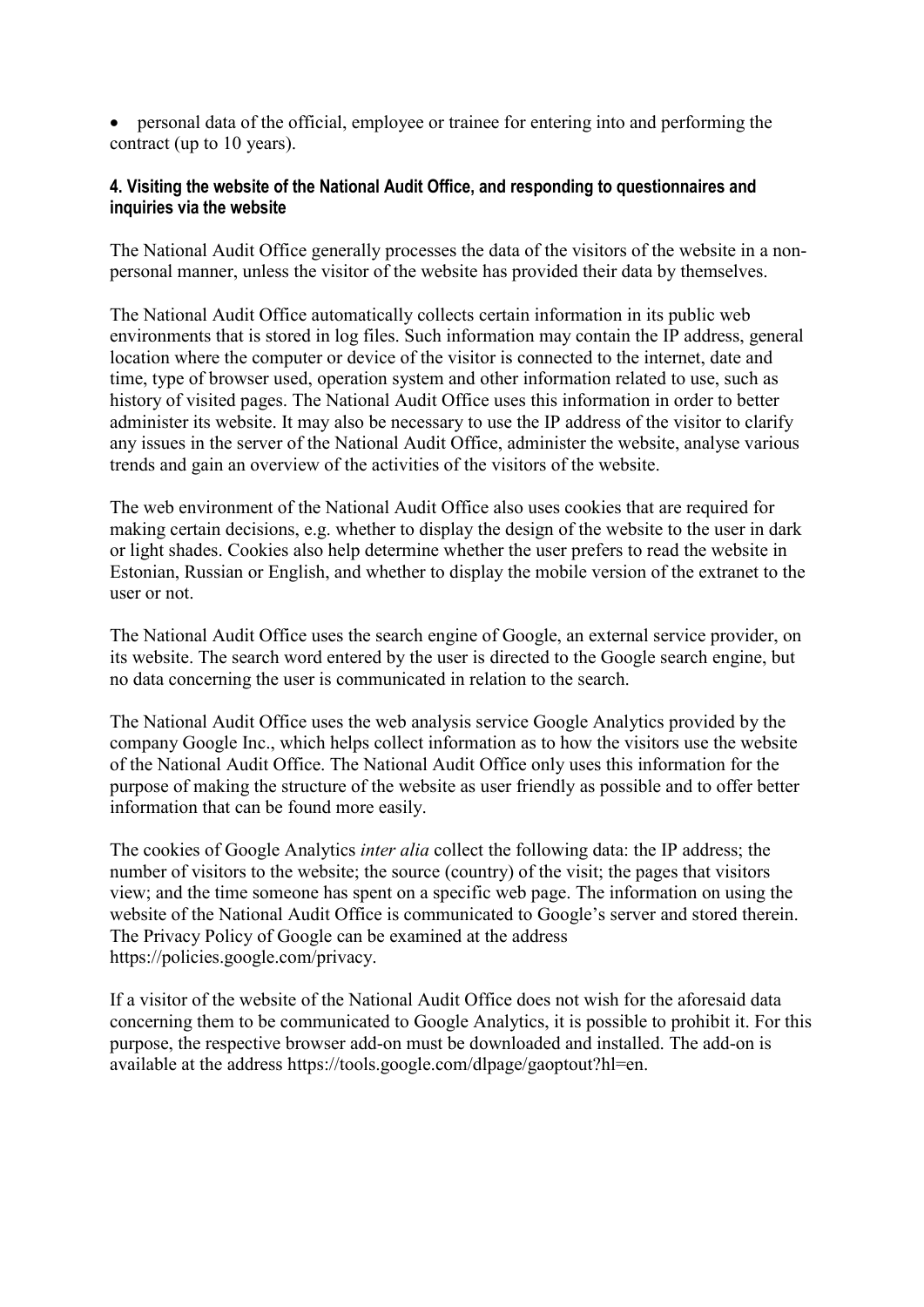# **5. Facebook and Twitter social media channels and links on the website of the National Audit Office**

The National Audit Office also uses social media channels for communicating information (Facebook $\blacksquare$ ) in accordance with the privacy settings of the respective service providers. These service providers collect, use and store the personal data of users and computer configurations proceeding from their privacy settings.

The National Audit Office uses links to the Facebook and Twitter social media networks on its website. A connection to Facebook or Twitter is established when you click the respective link when visiting the website of the National Audit Office. If you are logged into Facebook or Twitter at the time of clicking the link, the respective service provider will be able to connect the visit to the account of the person clicking the link. Likewise, in this instance, you are granting consent to Facebook or Twitter, respectively, to communicate your data, which will be stored. In order to avoid such collection of data, you should log out of the respective social media channel before clicking the Facebook or Twitter link on the website of the National Audit Office or avoid clicking the link.

# **6. The right to access data**

The data subject has the right to examine the data collected about them in the National Audit Office by submitting an inquiry that will receive a response at the earliest opportunity. The data will be submitted either on paper or electronically depending on the request of the addressee.

In the course of records management, administration of staff and other administrative activities, the person *inter alia* has:

• the right to receive information concerning the processing of personal data in the instances and volume provided in relevant legislation as well as access to the respective data (including the possibility to examine it);

- the right to request in the instances and volume provided in relevant legislation that any incorrect personal data be corrected if the data is insufficient, incomplete or inaccurate;
- the right to receive the personal data that the person has submitted themselves and that is being processed on the basis of a consent or for performing a contract in writing or in a commonly used electronic format;
- the right to submit objections concerning the processing of their personal data, as well as the right to apply for the deletion of personal data in the instances provided in relevant legislation. The person does not have this right if the personal data they are requesting to be deleted is also processed on the basis of other legal grounds;
- the right to restrict the processing of their personal data on the basis of applicable legislation;
- the right to address the Estonian Data Protection Inspectorate [\(www.aki.ee\)](http://www.aki.ee/) or have recourse to the courts if, in the opinion of the person, the processing of their personal data violates their rights and interests and is not in compliance with relevant legislation. The National Audit Office may refuse to comply with the request to examine data in the instances provided in relevant legislation, and also if:

• it hinders or may hinder the prevention of a criminal offence or apprehension of a criminal offender;

- it damages or may damage the rights and freedoms of other persons;
- it impairs or may impair ascertaining the truth in criminal proceedings;
- the data has been deleted.